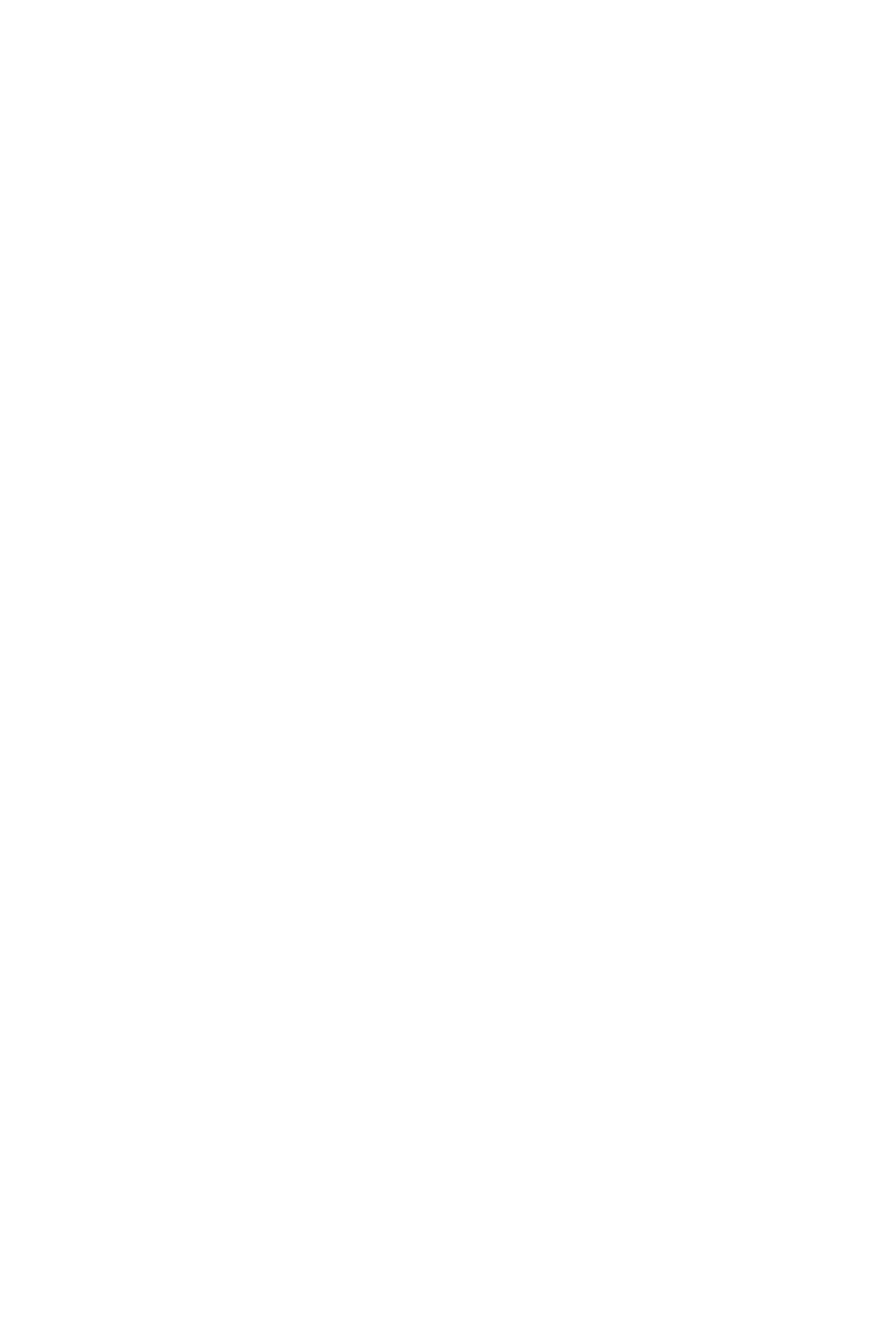# <span id="page-2-0"></span>**Washington Conference on Holocaust-Era Assets PROCEEDINGS**

TABLE OF CONTENTS

# **OPENING STATEMENTS**

#### **Opening Ceremony** *Remarks*

| <i>IVEHIUH NS</i><br>Miles Lerman, United States Holocaust Memorial Council                                                                  | 3  |
|----------------------------------------------------------------------------------------------------------------------------------------------|----|
| <b>Remarks</b><br>Stuart E. Eizenstat, Under Secretary of State for Economic,<br><b>Business and Agricultural Affairs</b>                    | 7  |
| Remarks<br>Abner J. Mikva, Conference Chairman                                                                                               | 11 |
| Remarks<br>Elie Wiesel, Nobel Peace Laureate                                                                                                 | 13 |
| <b>Opening Plenary Session</b><br><b>Opening Remarks</b><br>Miles Lerman, United States Holocaust Memorial Council                           | 19 |
| Chairman's Opening Statement<br>Abner J. Mikva, Conference Chairman                                                                          | 23 |
| <b>Keynote Address</b><br>Madeleine K. Albright, Secretary of State of the United States of<br>America                                       | 29 |
| Message from Robin Cook, Foreign Secretary of the United Kingdom<br>Delivered by Anthony Layden, Head of Delegation of the United<br>Kingdom | 35 |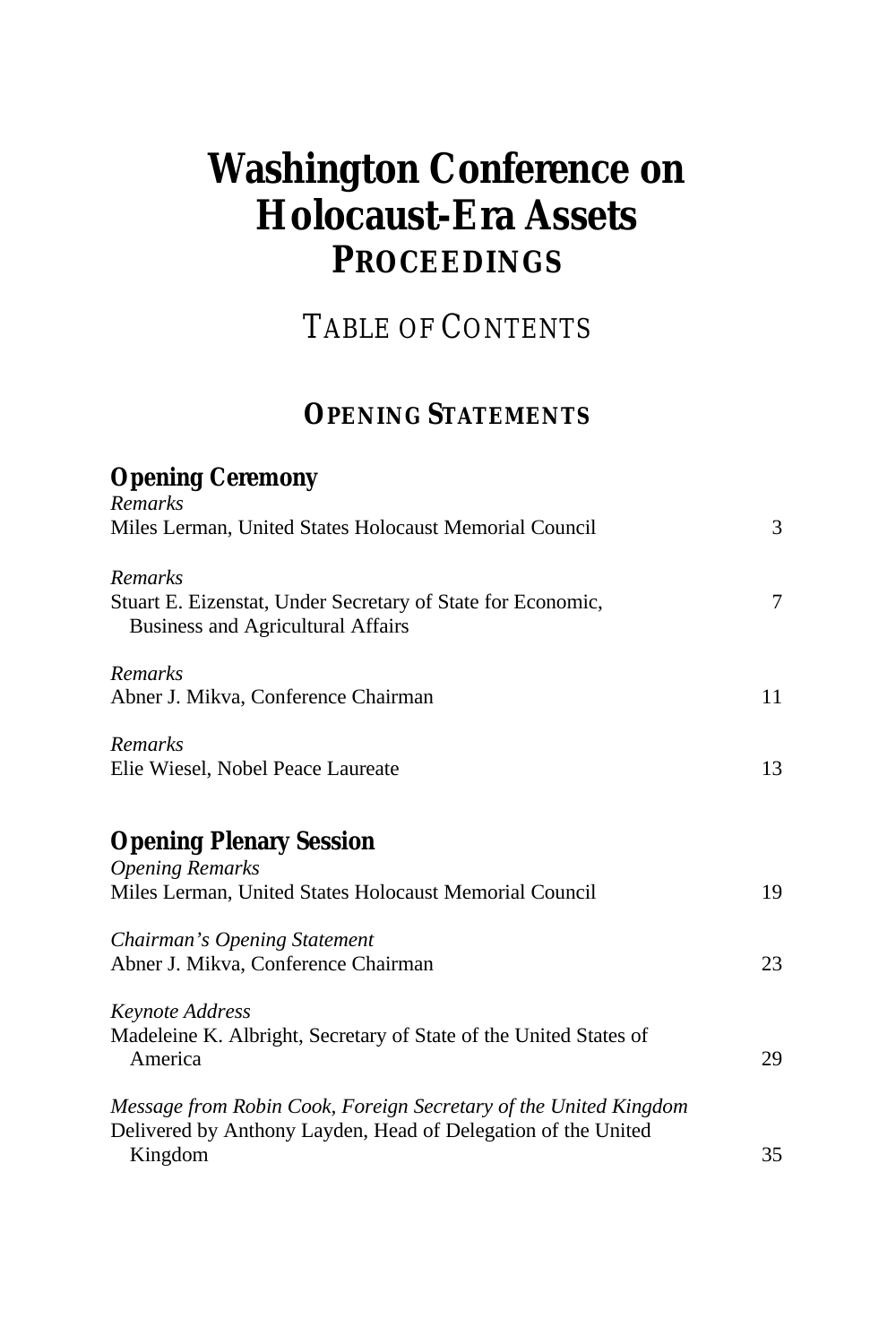| <b>Opening Remarks</b><br>Under Secretary of State Stuart E. Eizenstat, Head of Delegation of                                                    |    |
|--------------------------------------------------------------------------------------------------------------------------------------------------|----|
| the United States                                                                                                                                | 39 |
| <b>Opening Remarks</b><br>Avraham Hirchson, Head of Delegation of Israel                                                                         | 45 |
| <b>Opening Remarks</b><br>Rajko Djuric, Head of Delegation of the International Romani Union                                                     | 49 |
| <b>Opening Remarks</b><br>Ambassador Alexander Philon, Head of Delegation of Greece                                                              | 55 |
| Review of Gold Issues, Research and Resolution<br>Under Secretary Stuart E. Eizenstat/United States                                              | 57 |
| The Closing of the Tripartite Commission for the Restitution of<br>Monetary Gold<br>Ambassador Louis Amigues, Ministry of Foreign Affairs/France | 63 |
| The International Fund for Needy Victims of Nazi Persecution<br>Anthony Layden, Foreign and Commonwealth Office/United Kingdom                   | 67 |
| Address at the Conference<br>Edgar Bronfman, World Jewish Congress and World Jewish<br><b>Restitution Organization</b>                           | 73 |
| Address at the National Archives<br>Nili Arad, Ministry of Justice/Israel                                                                        | 77 |
|                                                                                                                                                  |    |

# **CONCLUDING STATEMENTS**

| <b>Concluding Statement</b>                                                      |    |
|----------------------------------------------------------------------------------|----|
| Miles Lerman, United States Holocaust Memorial Council                           | 83 |
| Concluding Statement: American Gathering of Jewish Holocaust<br><i>Survivors</i> |    |
| Benjamin Meed, Head of Delegation                                                | 85 |
| Concluding Statement: Belarus<br>Vladmir Adamushko, Head of Delegation           | 89 |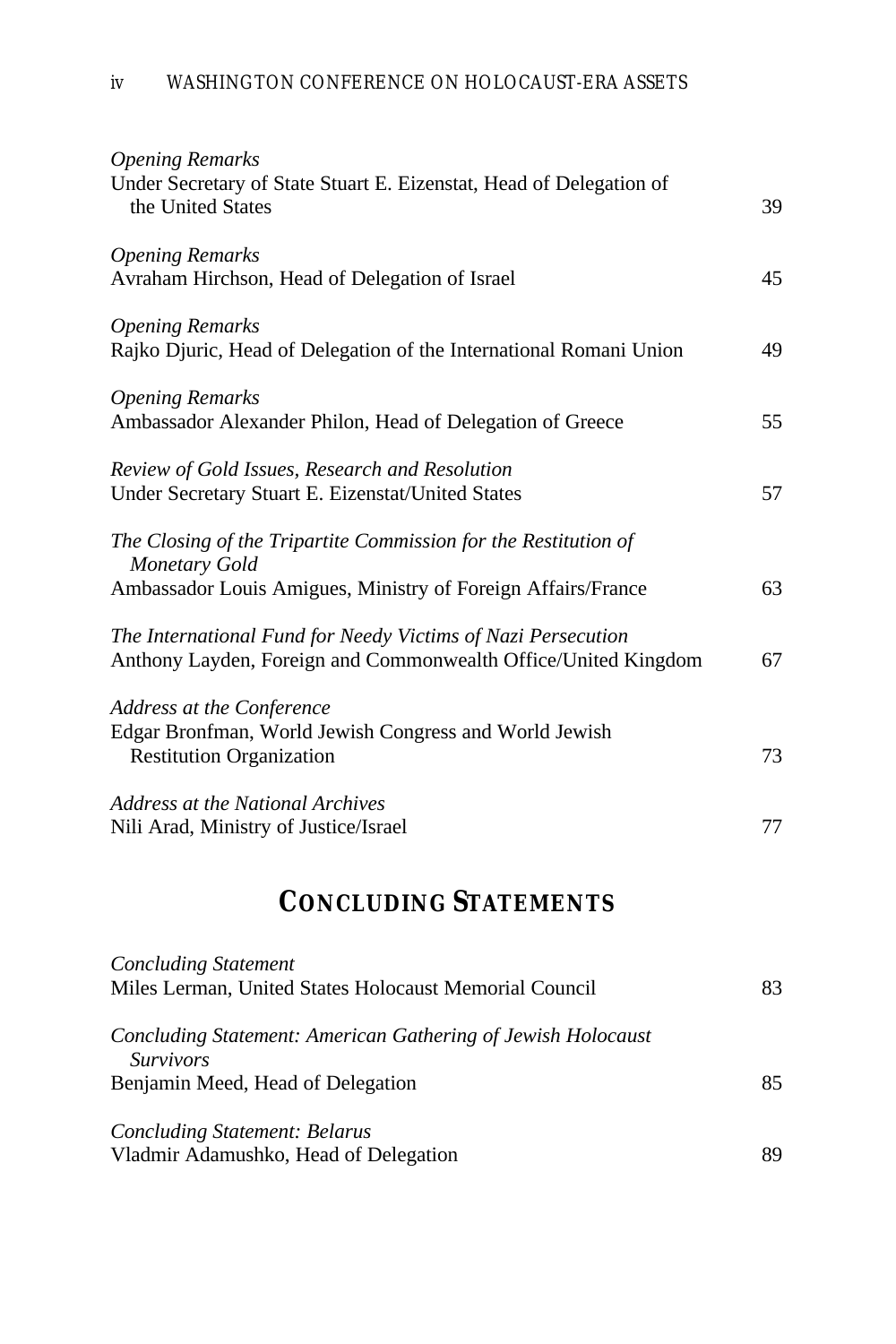<span id="page-4-0"></span>

| Concluding Statement: Bulgaria<br>Ambassador Philip Dimitrov, Head of Delegation                               | 91  |
|----------------------------------------------------------------------------------------------------------------|-----|
| Concluding Statement: Canada<br>Howard Strauss, Head of Delegation                                             | 93  |
| Concluding Statement: Czech Republic<br>Jiri Sitler, Head of Delegation                                        | 95  |
| <b>Concluding Statement: France</b><br>Ambassador Louis Amigues, Head of Delegation                            | 97  |
| <b>Concluding Statement: Germany</b><br>Ambassador Professor Tono Eitel, Head of Delegation                    | 101 |
| Concluding Statement: Israel<br>Yaakov Levy, Ministry of Foreign Affairs                                       | 105 |
| Concluding Statement: Macedonia<br>Vladimir Naumovski, Head of Delegation                                      | 109 |
| <b>Concluding Statement: The Netherlands</b><br>Ambassador Jan d'Ansembourg, Head of Delegation                | 115 |
| <b>Concluding Statement: Poland</b><br>Agnieszka Magdziak-Miszewska, Advisor to the Prime Minister             | 119 |
| Concluding Statement: Switzerland<br>Ambassador Thomas G. Borer, Head of Delegation                            | 121 |
| <b>Concluding Statement: United States</b><br>Under Secretary of State Stuart E. Eizenstat, Head of Delegation | 125 |
| Chairman's Concluding Statement<br>Abner J. Mikva, Conference Chairman                                         | 133 |
|                                                                                                                |     |

# **DELEGATION STATEMENTS**

| <b>American Jewish Committee</b>                 |     |
|--------------------------------------------------|-----|
| Statement by David A. Harris, Executive Director | 145 |
| <b>Argentina</b>                                 |     |
| <b>Delegation Joint Statement</b>                | 147 |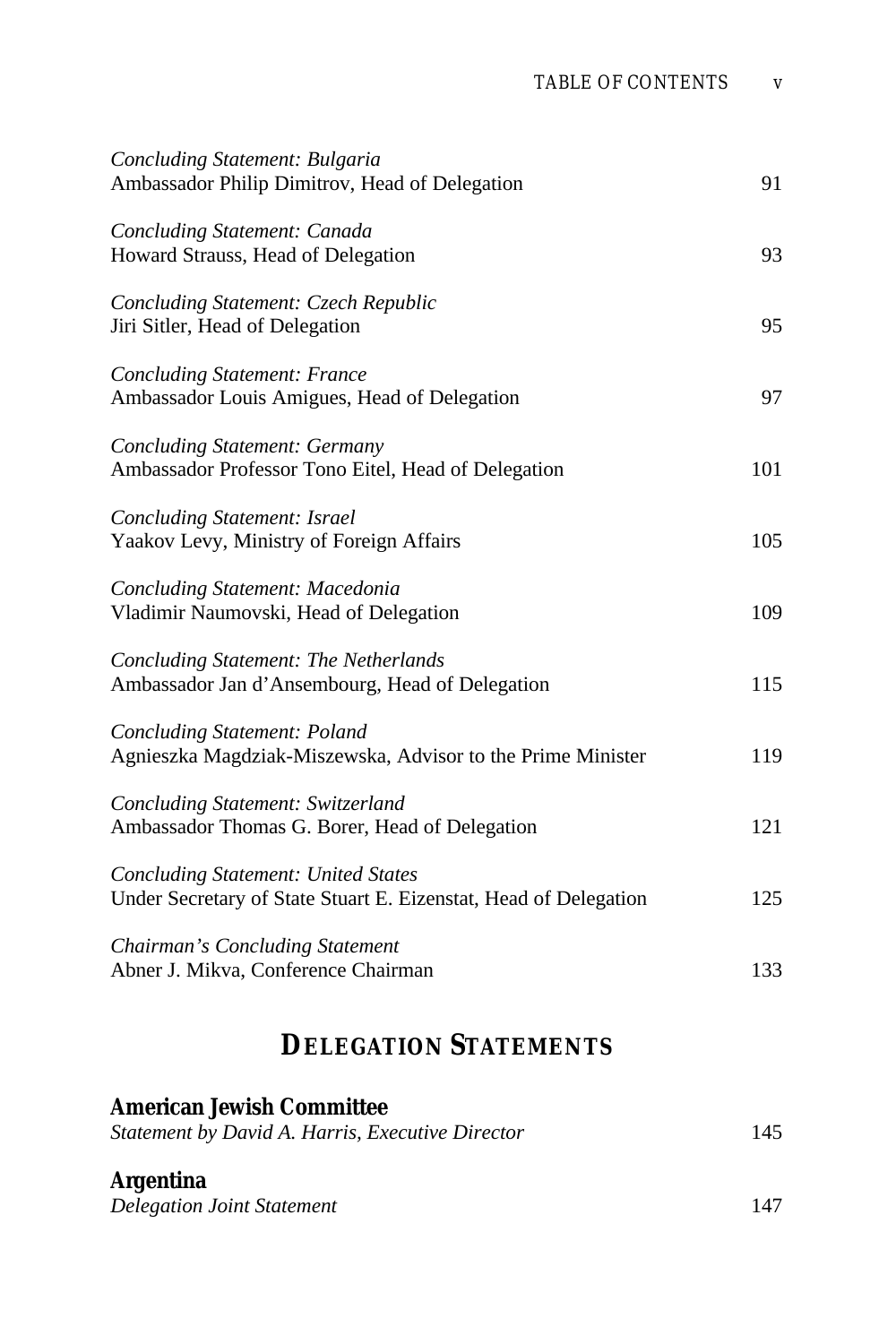#### **Austria**

| <b>Delegation Statement</b>                                                                                                                                                                                          | 151 |
|----------------------------------------------------------------------------------------------------------------------------------------------------------------------------------------------------------------------|-----|
| The Legal Situation in regard to "Holocaust and Insurances" in Austria<br>Federal Ministry of Finance Insurance Supervisory Authority                                                                                | 157 |
| Austrian Restitution of Works of Art                                                                                                                                                                                 | 165 |
| <b>Austrian Historical Commission</b>                                                                                                                                                                                | 169 |
| Gold Transactions Carried out by the Oesterreichische Nationalbank<br>during Austria's Occupation (1938-1945), and the History of the<br>So-Called Salzburg Gold<br>Summary of the Preliminary Report of Fritz Weber | 189 |
| <b>Belarus</b>                                                                                                                                                                                                       |     |
| <b>Delegation Statement</b>                                                                                                                                                                                          | 191 |
| How Much Did 800,000 Murdered Belarussian Jews Cost?<br>Leonid Levin, Belarussian Association of Jewish Organizations and<br>Communities                                                                             | 195 |
| Letter to the Conference Chairman                                                                                                                                                                                    | 201 |
| <b>Belgium</b><br>The Spoliation of Cultural Goods in Belgium during the Second<br>World War<br>Ministry of Foreign Affairs                                                                                          | 203 |
| The Antwerp Diamond Sector during the Second World War<br>Ministry of Foreign Affairs                                                                                                                                | 207 |
| Belgian Jewish Museum of Deportation and Resistance<br>Ministry of Foreign Affairs                                                                                                                                   | 211 |
| Belgium and the Relief Fund for Victims of Nazi Persecution<br>Ministry of Foreign Affairs                                                                                                                           | 213 |
| <b>Canada</b><br><b>Statement on Insurance</b>                                                                                                                                                                       | 215 |
| <b>Statement on Other Assets</b>                                                                                                                                                                                     | 219 |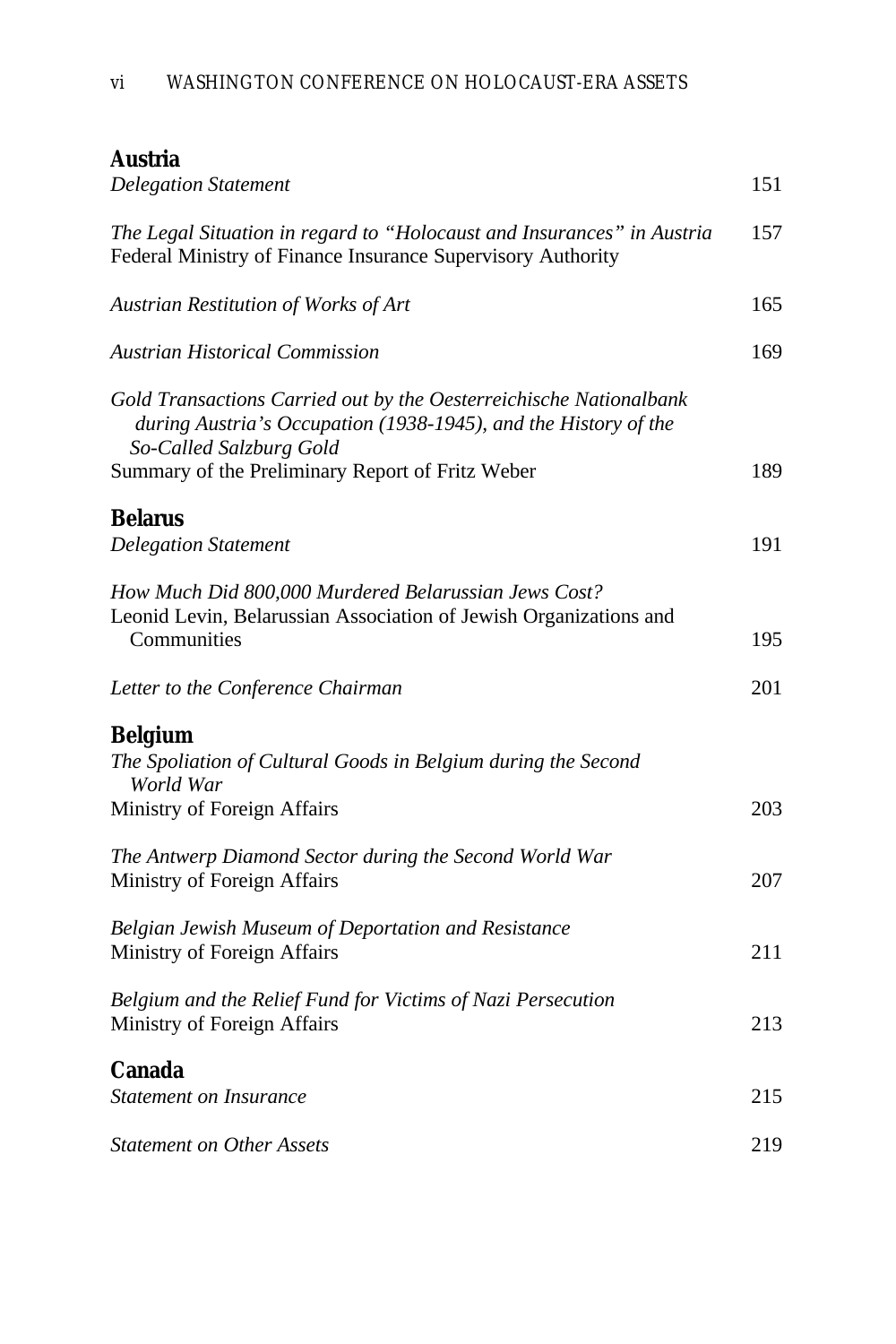<span id="page-6-0"></span>

| Due Diligence: A Report on the Bank of Canada's Handling of<br>Foreign Gold during World War II<br>Dr. Duncan McDowall                                                                                                           | 223 |
|----------------------------------------------------------------------------------------------------------------------------------------------------------------------------------------------------------------------------------|-----|
| <b>Conference on Jewish Material Claims Against Germany</b><br><b>Delegation Statement</b>                                                                                                                                       | 229 |
| Croatia<br><b>Delegation Statement</b>                                                                                                                                                                                           | 231 |
| <b>European Council of Jewish Communities and</b><br><b>European Jewish Congress</b><br>Joint Delegation Statement                                                                                                               | 241 |
| <b>Finland</b><br>Statement by Ambassador Esko Kiuru, Ministry for Foreign Affairs                                                                                                                                               | 245 |
| The Jews of Finland and World War II<br>Tapani Harviainen, University of Helsinki                                                                                                                                                | 251 |
| France<br>Intervention during the Plenary Session: Overview of Nazi-<br><b>Confiscated Art Issues</b><br>Ambassador Louis Amigues, Ministry of Foreign Affairs<br>Press Conference by the Mattéoli Mission: Opening Statement on | 261 |
| <b>Art Works</b><br>Prof. Adolphe Steg, Fact-Finding Mission on the Looting of Jewish<br>Assets (Mattéoli Mission)                                                                                                               | 263 |
| Greece<br><b>Delegation Statement</b>                                                                                                                                                                                            | 265 |
| <b>Hungary</b><br><b>Delegation Statement</b>                                                                                                                                                                                    | 271 |
| Israel<br><b>Delegation Statement</b>                                                                                                                                                                                            | 275 |
| <b>Italy</b><br>Monetary Gold and Italian Participation in the International Fund<br>for Needy Victims of Nazi Persecution                                                                                                       |     |
| Minister Franco Tempesta, Head of Delegation                                                                                                                                                                                     | 277 |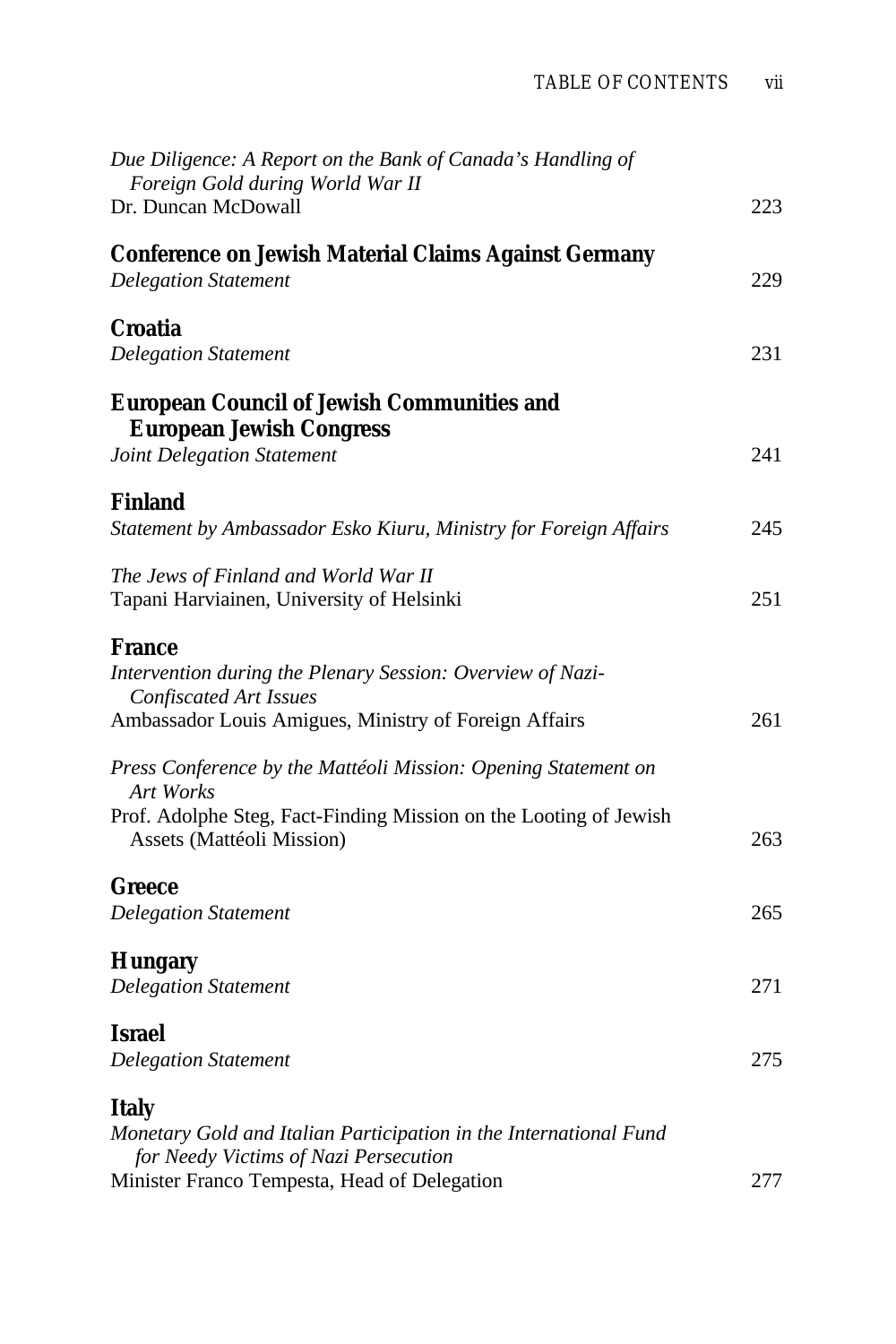| Research Issues<br>Minister Franco Tempesta, Head of Delegation                                                                                            | 279 |
|------------------------------------------------------------------------------------------------------------------------------------------------------------|-----|
| Education<br>Minister Franco Tempesta, Head of Delegation                                                                                                  | 281 |
| Latvia<br><b>Delegation Statement</b>                                                                                                                      | 283 |
| <b>Luxembourg</b><br><b>Delegation Statement</b>                                                                                                           | 285 |
| <b>Macedonia</b><br>The Last Jews of Macedonia: Extermination and Pillage<br>Ivan Dejanov and Samuel Sadikario, Macedonian Academy of<br>Sciences and Arts | 293 |
| <b>Poland</b><br><b>Delegation Statement</b>                                                                                                               | 307 |
| Russia<br>The General Goals of the Conference and the Looted Art Problem<br>Ambassador Valentin Kopteltsev, Head of Delegation                             | 319 |
| <b>Slovak Republic</b><br><b>Delegation Statement</b>                                                                                                      | 321 |
| <b>Slovenia</b><br><b>Delegation Statement</b>                                                                                                             | 327 |
| <b>Spain</b><br>Activities of the Spanish Commission on Holocaust-Era Assets                                                                               | 329 |
| <b>Sweden</b><br>Statement<br>Salomo Berlinger, Special Adviser to the Commission on Jewish<br>Assets in Sweden at the Time of the Second World War        | 331 |
| Switzerland<br><b>Introductory Declaration</b>                                                                                                             |     |
| Ambassador Thomas G. Borer, Head of Delegation                                                                                                             | 333 |
| <b>Delegation Statement</b>                                                                                                                                | 337 |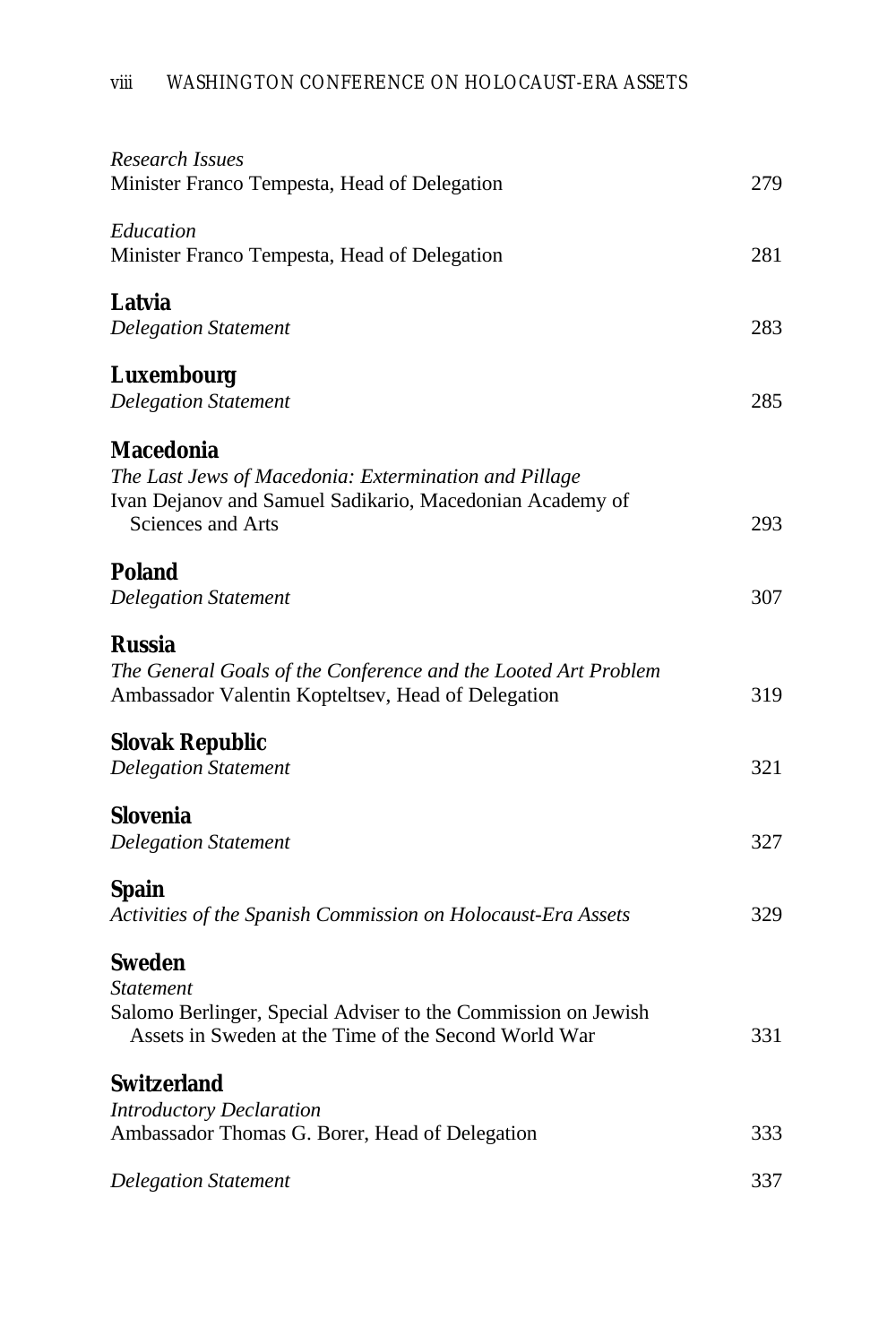<span id="page-8-0"></span>

| Switzerland and World War II: A General Presentation                                                                                                                                       | 349 |
|--------------------------------------------------------------------------------------------------------------------------------------------------------------------------------------------|-----|
| Switzerland's Role in the Trade of Art Works Stolen by the Nazis                                                                                                                           | 355 |
| <b>Teaching Tolerance</b>                                                                                                                                                                  | 361 |
| Proposal on the Fight Against the Use of the Internet for Racist,<br><b>Anti-Semitic or Hate Purposes</b>                                                                                  | 373 |
| The Swiss Insurance Industry during the Second World War: Research<br><b>Issues - Initial Results - Perspectives</b><br>Independent Commission of Experts "Switzerland - Second World War" | 375 |
| Gold Transactions of Nazi Germany: Research Issues - Initial Results -<br>Perspectives<br>Independent Commission of Experts "Switzerland - Second World War"                               | 381 |
| Report on Switzerland's Refugee Policy: Research Issues - Initial                                                                                                                          |     |
| Independent Commission of Experts "Switzerland - Second World War"                                                                                                                         | 385 |
| <b>Turkey</b><br>Delegation Statement on Holocaust-Era Assets                                                                                                                              | 391 |
| <b>Ukraine</b><br><b>Delegation Statement</b>                                                                                                                                              | 403 |
| <b>United States of America</b><br>Overview of the Washington Conference Principles on Nazi-<br>Confiscated Art<br>Under Secretary of State Stuart E. Eizenstat                            | 411 |
| Explanation of the Washington Conference Principles on Nazi-<br>Confiscated Art<br>Under Secretary of State Stuart E. Eizenstat                                                            | 415 |
| <b>Art Databases and Archives</b>                                                                                                                                                          |     |
| Under Secretary of State Stuart E. Eizenstat                                                                                                                                               | 421 |
| U.S. Support for the International Commission on Holocaust Era<br><b>Insurance Claims</b>                                                                                                  |     |
| Under Secretary of State Stuart E. Eizenstat                                                                                                                                               | 425 |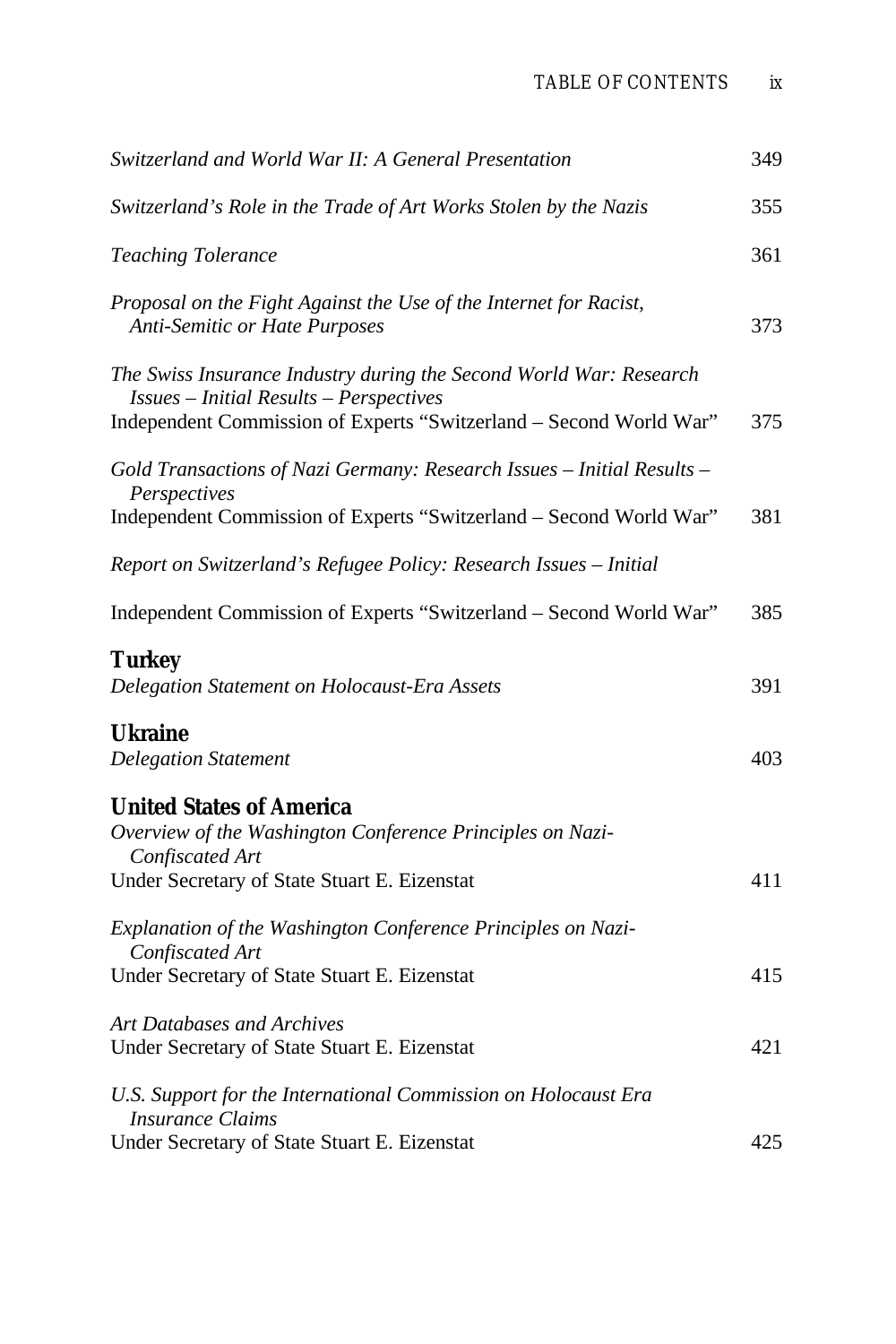#### x WASHINGTON CONFERENCE ON HOLOCAUST-ERA ASSETS

| 427 |
|-----|
| 429 |
|     |
|     |

# **NAZI-CONFISCATED ART ISSUES**

Ambassador Naphtali Lavie 433

#### **Plenary Session**

| Art Looting during the Third Reich: An Overview with Recommenda-<br>tions for Further Research |     |
|------------------------------------------------------------------------------------------------|-----|
| Jonathan Petropoulos, Loyola College in Maryland/United States                                 | 441 |
| <b>Presenter Statement</b>                                                                     |     |
| Lynn Nicholas, Independent Scholar/United States                                               | 449 |
| Restitution of Works of Art in Austria: State of the Provenance<br>Research November 1998      |     |
| Ernst Bacher, Austrian Art Commission/Austria                                                  | 453 |
| <b>Presenter Statement</b>                                                                     |     |
| Valeriy Kulishov, Ministry of Culture/Russia                                                   | 459 |
| Presenter Statement                                                                            |     |
| Ronald S. Lauder, Museum of Modern Art/United States                                           | 465 |
| <b>Presenter Statement</b>                                                                     |     |
| Earl A. Powell, III, National Gallery of Art/United States                                     | 469 |
|                                                                                                |     |

### **Break-out Session**

*Government Restitution Policies, Postwar to Present [Restitution Policy of the Polish Government Post-war to Present](#page-34-0)* Wojciech Kowalski, University of Silesia/Poland 473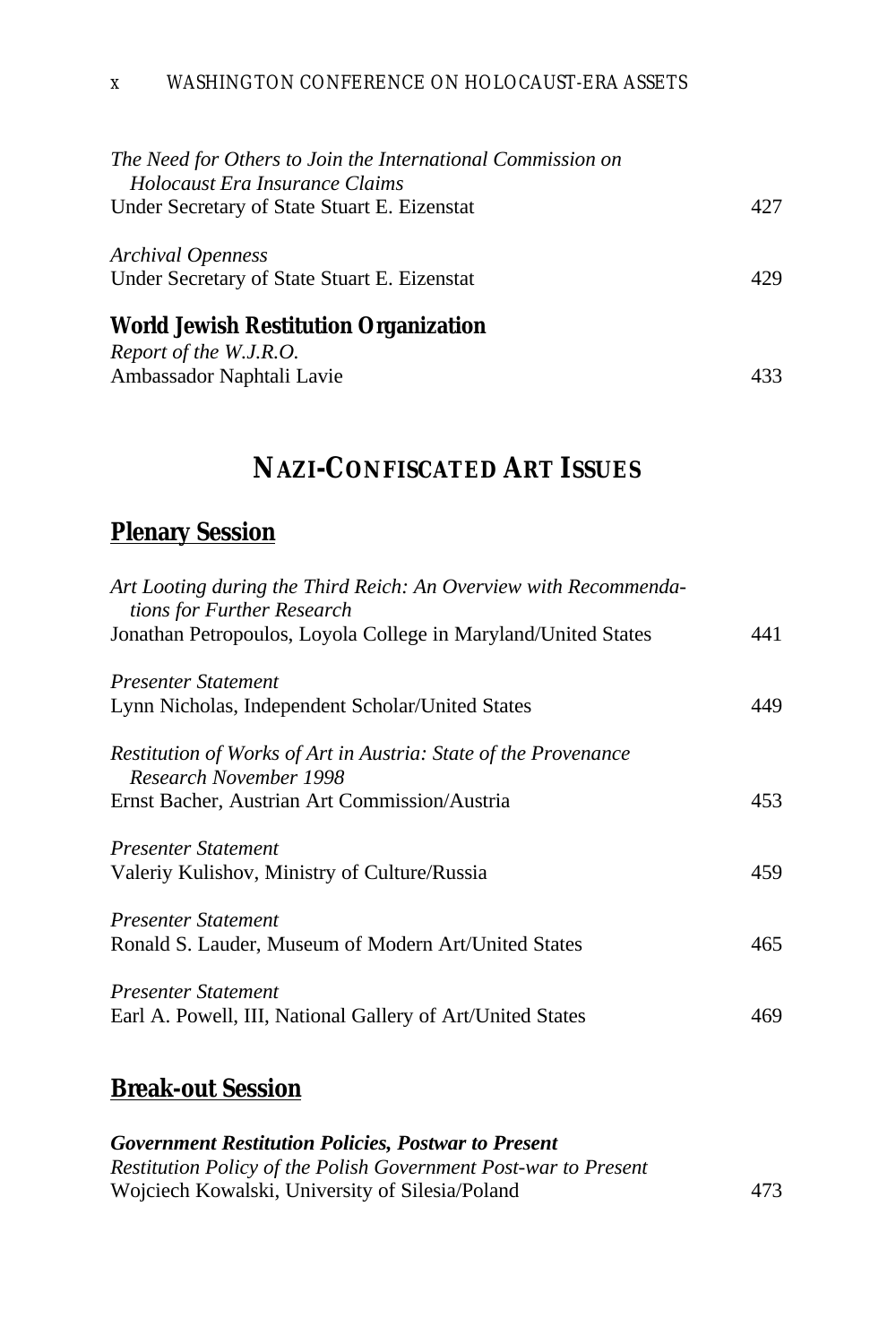<span id="page-10-0"></span>

| From 'Legacy of Shame' to New Debates over Nazi Looted Art<br>Oliver Rathkolb, Kreisky Archives and Institute for Contemporary<br>History, University of Vienna/Austria                                                                   | 485 |
|-------------------------------------------------------------------------------------------------------------------------------------------------------------------------------------------------------------------------------------------|-----|
| Britain and the Restitution of Art Looted from Occupied Countries<br>during the Second World War<br>Richard Bevins, Library and Records Department, Foreign and<br>Commonwealth Office/United Kingdom                                     | 503 |
| <b>Presenter Statement</b><br>Nikolai Gubenko, Committee on Culture, State Duma/Russia                                                                                                                                                    | 513 |
| The Fate of Works of Art in the Netherlands During and After World<br>War II                                                                                                                                                              |     |
| Charlotte E. van Rappard-Boon, Ministry of Education, Culture, and<br>Science/The Netherlands                                                                                                                                             | 519 |
| <b>Identification of Art, Archives and Databases</b><br>Personal Reminiscences of the Offenbach Archival Depot, 1946-49:<br>Fulfilling International and Moral Obligations<br>Seymour J. Pomrenze, Offenbach Archival Depot/United States | 523 |
| <b>Presenter Statement</b><br>Constance Lowenthal, Commission for Art Recovery, World Jewish<br>Congress/World Jewish Restitution Organization                                                                                            | 529 |
| Restitution of Looted Art: A Practical Approach<br>Ronald Tauber, The Art Loss Register                                                                                                                                                   | 535 |
| <b>Presenter Statement</b><br>Gilbert S. Edelson, Art Dealers Association of America                                                                                                                                                      | 539 |
| <b>Presenter Statement</b><br>Konstantin Akinsha, Project of Documentation of Wartime Cultural<br>Losses                                                                                                                                  | 543 |
| Spoliated and Restitutable Art and Their Databases<br>Ori Z. Soltes, formerly of the Klutznick National Jewish Museum                                                                                                                     | 547 |
| Principles to Address Nazi-Confiscated Art<br>Presenter Statement                                                                                                                                                                         |     |
| Philippe de Montebello, Metropolitan Museum of Art, U.S. Association<br>of Art Museum Directors Task Force/United States                                                                                                                  | 553 |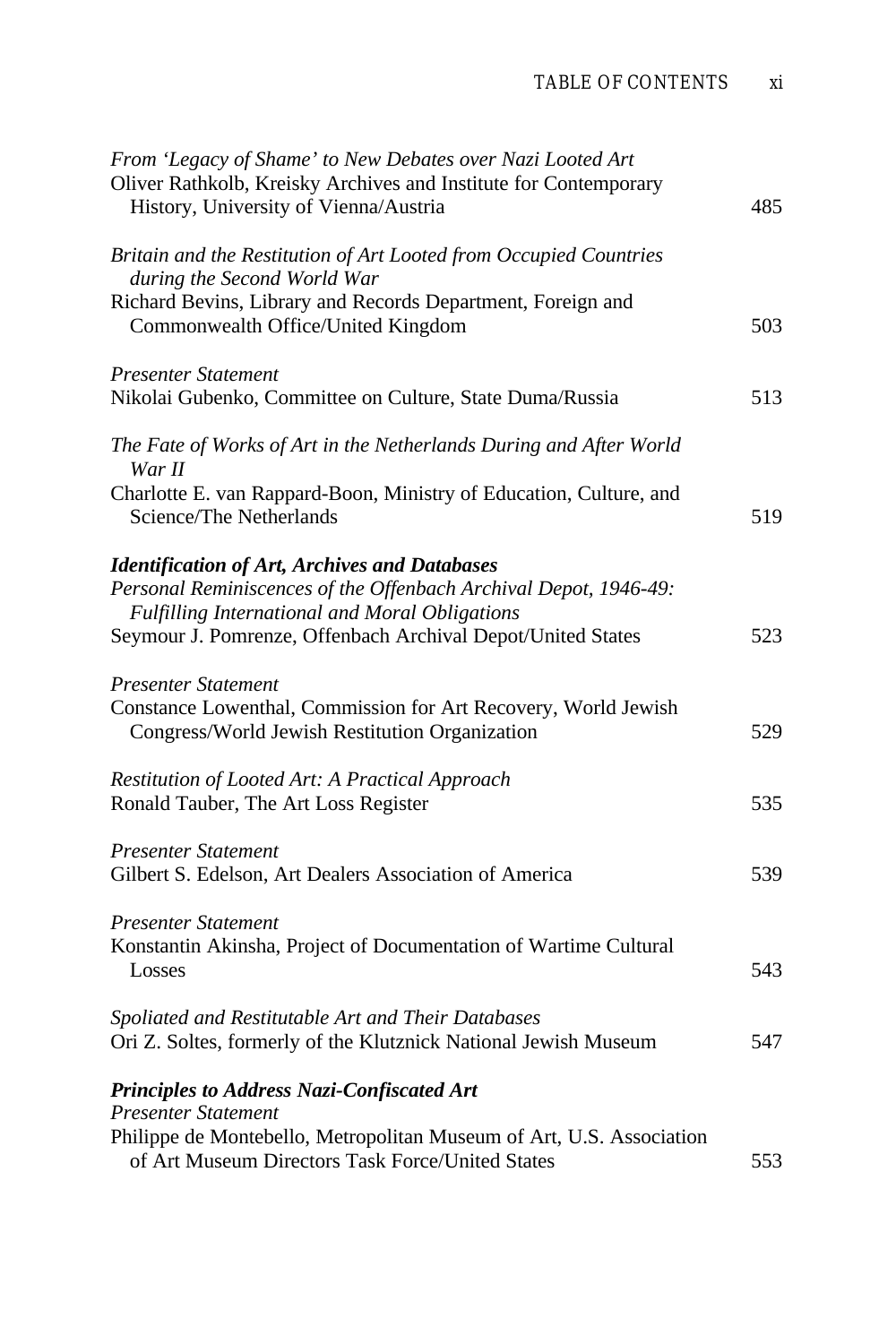| Issues of Unclear Provenance and Principles to Address Nazi-<br>Confiscated Art                                  |     |
|------------------------------------------------------------------------------------------------------------------|-----|
| Françoise Cachin, Museums of France/France                                                                       | 559 |
| Presenter Statement                                                                                              |     |
| Ambassador Louis Amigues, Ministry of Foreign Affairs/France                                                     | 565 |
| UK National Museums and Galleries Statement<br>Sharon Page, Tate Gallery and Working Group on Nazi Spoliation of |     |
| Art, National Museums and Galleries' Directors Conference/United<br>Kingdom                                      | 569 |
| Presenter Statement<br>Carla Schulz-Hoffmann, Bavarian State Paintings Collection/Germany                        | 573 |

# **HOLOCAUST-ERA INSURANCE CLAIMS**

### **Plenary Session**

| Nazi Confiscation of Insurance Policy Assets                       |     |
|--------------------------------------------------------------------|-----|
| Gerald Feldman, University of California, Berkeley and American    |     |
| Academy in Berlin/United States                                    | 579 |
| Presenter Statement                                                |     |
| Glenn Pomeroy, North Dakota Insurance Department and National      |     |
| Association of Insurance Commissioners (NAIC)/United States        | 585 |
| Presenter Statement                                                |     |
| Neil Levin, New York State Insurance Department and NAIC           |     |
| <b>International Holocaust Commission Task Force/United States</b> | 589 |
| Presenter Statement                                                |     |
| Herbert Hansmeyer, Allianz AG                                      | 593 |
|                                                                    |     |

## **Break-out Session**

| <b>Historical Overview: Nazi Confiscation of Insurance Policy Assets</b> |     |
|--------------------------------------------------------------------------|-----|
| Confiscation of Insurance Assets: Special Issues                         |     |
| Gerald Feldman, University of California, Berkeley and American          |     |
| Academy in Berlin/United States                                          | 599 |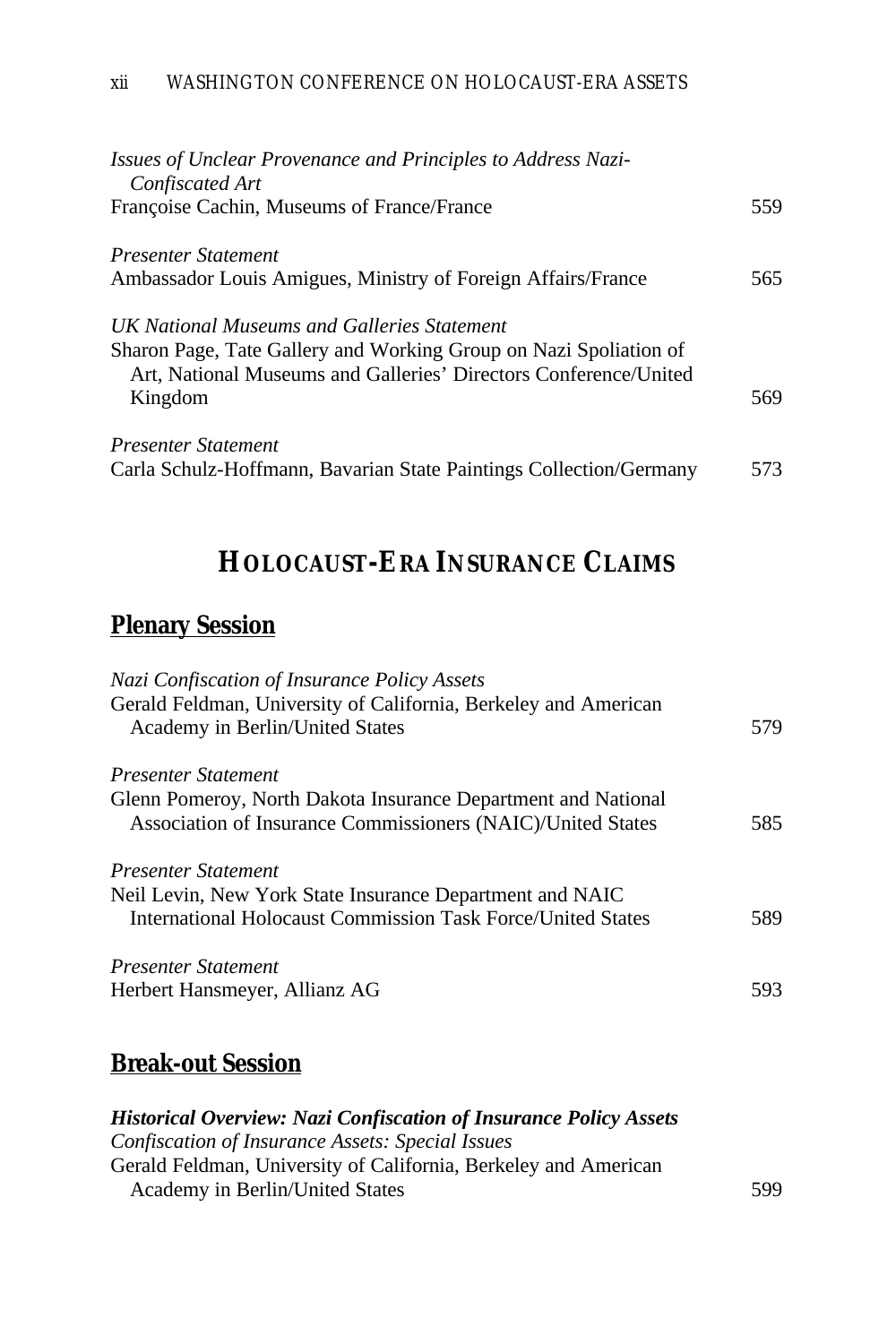<span id="page-12-0"></span>

| Insurance in the Nazi Occupied Czech Lands: Preliminary Findings<br>Tomas Jelinek, Office of the President of the Czech Republic                                                  | 605 |
|-----------------------------------------------------------------------------------------------------------------------------------------------------------------------------------|-----|
| <b>Postwar Government Compensation Programs and Nationalizations</b><br><b>Presenter Statement</b>                                                                                |     |
| Rudolph Gerlach, German Federal Regulatory Agency for Insurance<br>Practices                                                                                                      | 623 |
| Insurance Claims in a Historical Context with a Special Regard to the<br>Holocaust in Hungary                                                                                     |     |
| Tamás Földi, Public Policy Institute/Hungary                                                                                                                                      | 629 |
| The Impact of Post-World War II Nationalizations and Expropriations<br>in East Central Europe on Holocaust-Related Assets                                                         |     |
| Vojtech Mastny, Woodrow Wilson International Center                                                                                                                               | 649 |
| <b>Presenter Statement</b><br>Elzbieta Turkowska-Tyrluk, Powsechny Zaklad Ubezpieczen<br>(PZU)/Poland                                                                             | 661 |
| <b>Unpaid Claims</b><br><b>Compensation and Restitution: Special Issues</b><br>Gerald Feldman, University of California, Berkeley and American<br>Academy in Berlin/United States | 669 |
| Government Compensation Programs and Unpaid Claims                                                                                                                                |     |
| Catherine A. Lillie, Holocaust Claims Processing Office, New York<br><b>State Banking Department/United States</b>                                                                | 673 |
| <b>Presenter Statement</b>                                                                                                                                                        |     |
| Bobby Brown, Prime Minister's Office/Israel                                                                                                                                       | 681 |

# **COMMUNAL PROPERTY**

# **Plenary Session**

| Presenter Statement                                        |      |
|------------------------------------------------------------|------|
| Under Secretary of State Stuart E. Eizenstat/United States | 687  |
|                                                            |      |
| Presenter Statement                                        |      |
| Ignatz Bubis, European Jewish Congress                     | 693. |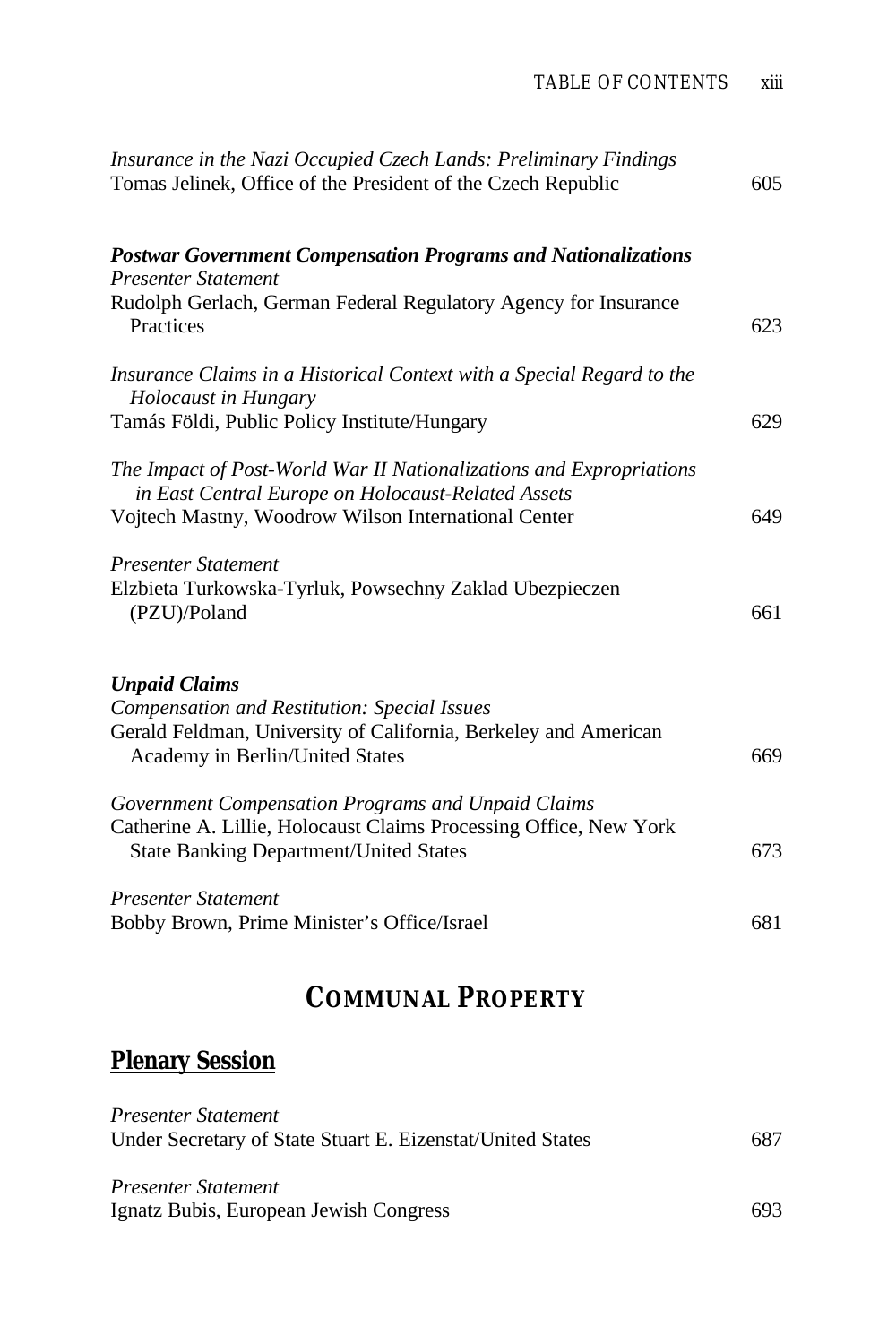| Presenter Statement<br>Erzsébet Pék, Ministry of Foreign Affairs/Hungary                                                                                       | 695 |
|----------------------------------------------------------------------------------------------------------------------------------------------------------------|-----|
| Presenter Statement<br>Saul Kagan, Conference on Jewish Material Claims Against Germany<br>Jewish Communal Property<br>Andrew Baker, American Jewish Committee | 699 |
|                                                                                                                                                                | 703 |

### **Break-out Session**

| Restitution of Jewish Communal Property in Poland (Status as of<br><i>November 23, 1998)</i>      |     |
|---------------------------------------------------------------------------------------------------|-----|
| Jerzy Kichler, Union of Jewish Congregations in Poland                                            | 709 |
| Presenter Statement                                                                               |     |
| Michael Lewan, U.S. Commission for the Preservation of America's<br>Heritage Abroad/United States | 715 |

# **ARCHIVES, BOOKS AND THE ROLE OF HISTORICAL COMMISSIONS**

### **Plenary Session**

| British and Allied Restitution Policy during and after the Second<br>World War                 |     |
|------------------------------------------------------------------------------------------------|-----|
| Gill Bennett, Foreign and Commonwealth Office/United Kingdom                                   | 721 |
| Searching for Truth: The Relationship Between National Archives<br>and Independent Commissions |     |
| Michael Kurtz, National Archives and Records Administration<br><b>United States</b>            | 729 |
| The Treatment of Enemy Archives in the Third Reich                                             |     |
| Siegfried Büttner, German Federal Archives/Germany                                             | 739 |
| <b>Presenter Statement</b><br>Jean-François Bergier, Independent Commission of Experts         |     |
| "Switzerland – Second World War"/Switzerland                                                   | 745 |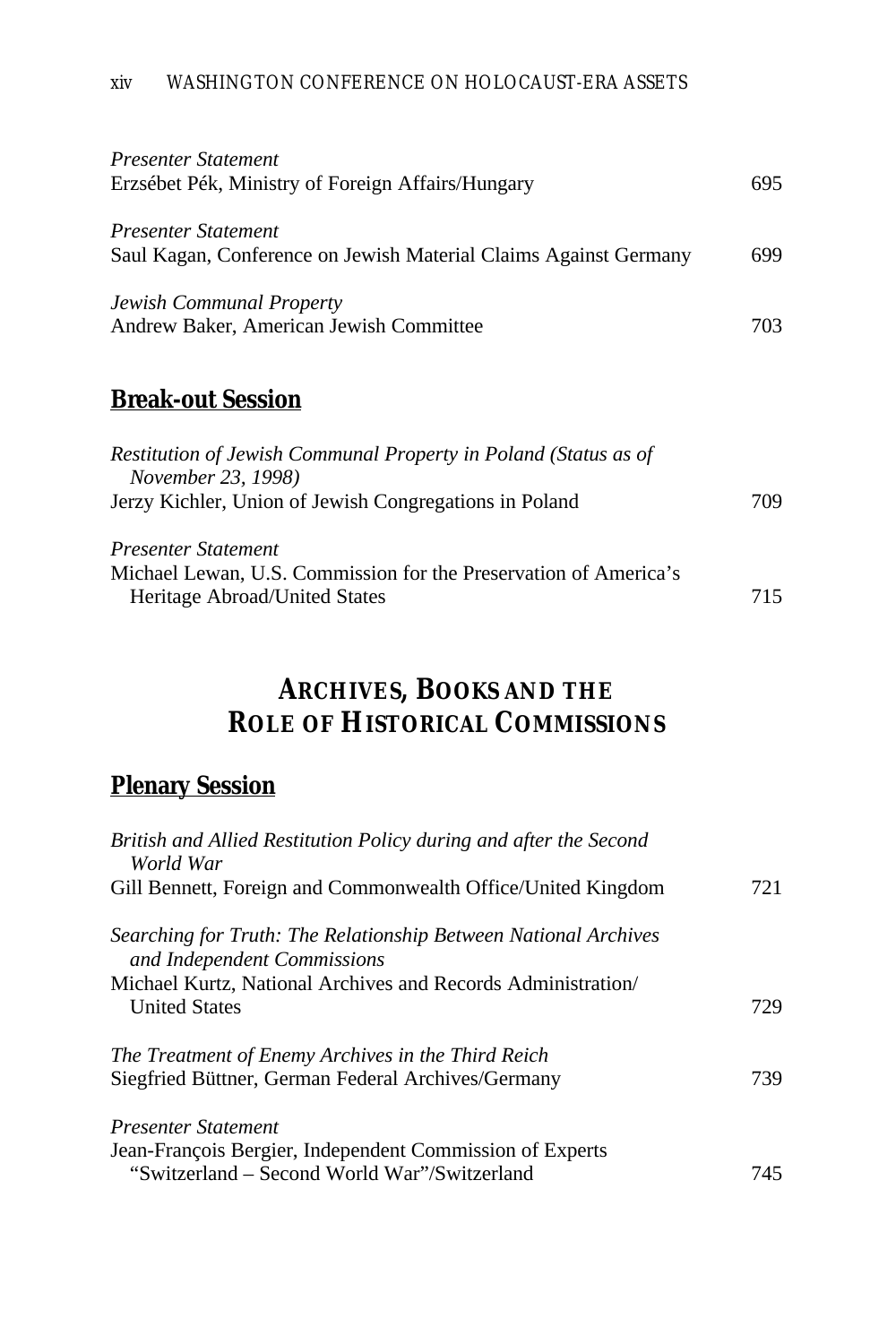# <span id="page-14-0"></span>**Break-out Session**

| <b>Archives and Books</b>                                                                                                                                            |     |
|----------------------------------------------------------------------------------------------------------------------------------------------------------------------|-----|
| Understanding Archives of the People, by the People, and for<br>the People                                                                                           |     |
| Eric Ketelaar, National Archives/The Netherlands                                                                                                                     | 749 |
| Statement by The Holy See about the Accessibility of its Archives<br>Rev. Fr. Marcel Chappin, Gregoriana Pontifical University/The<br><b>Holy See</b>                | 763 |
| The Names of the Jews<br>Yaacov Lozowick, Yad Vashem, The Holocaust Martyrs' and<br>Heroes' Remembrance Authority                                                    | 767 |
| <b>Opening Statement</b><br>Robert Vanni, New York Public Library/United States                                                                                      | 771 |
| Recovering the Past: How Books and Archives Matter<br>Abby Smith, Council on Library and Information Resources/United<br><b>States</b>                               | 775 |
| <b>Presenter Statement</b><br>Shimon Samuels, Simon Wiesenthal Center, Paris                                                                                         | 781 |
| <b>Historical Commissions</b><br>Report on Dutch Historical Research on Financial Restitution for<br>War Victims<br>Peter Klein, Scholten Commission/The Netherlands | 785 |
| Presenter Statement<br>Ambassador Krister Wahlbäck, Swedish Foreign Ministry and<br>Swedish Commission on Jewish Assets                                              | 789 |
| Notes on Archival Research Undertaken by the Turkish Commission<br>to Determine the Actual Position of Turkey Before, During and<br>After the Second World War       |     |
| Ambassador Sevinc Dalyanoglu, Turkish Ministry of Foreign Affairs                                                                                                    | 793 |
| Argentine Documents on the Nazi Era<br>Ignacio Klich, Commission of Enquiry into the Activities of Nazism<br>in Argentina (CEANA)                                    | 797 |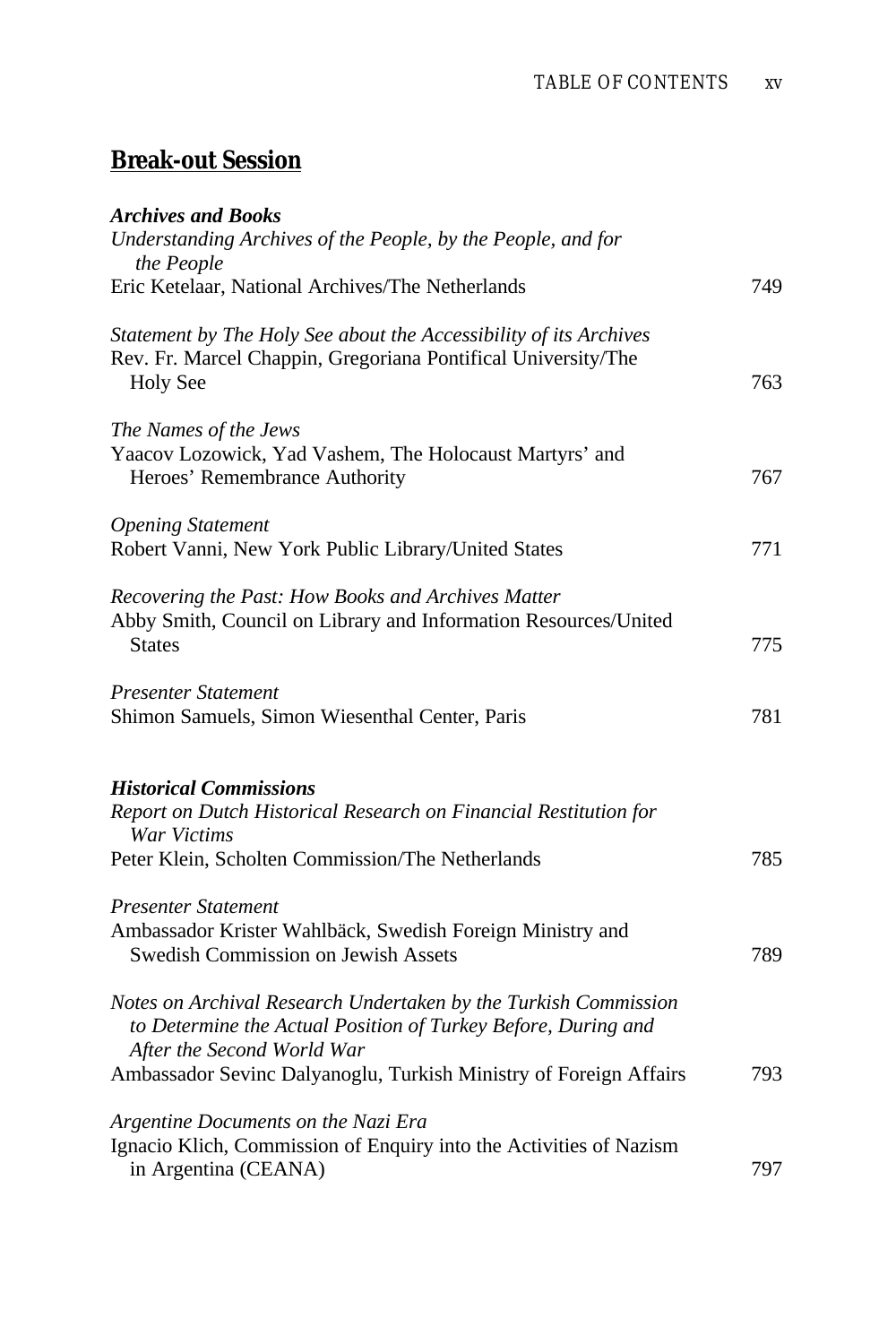# **HOLOCAUST EDUCATION, REMEMBRANCE AND RESEARCH**

| Overview of the Importance of Holocaust Education,                                                               |     |
|------------------------------------------------------------------------------------------------------------------|-----|
| Remembrance, and Research<br>Overview of the Importance of Holocaust Education, Remembrance,                     |     |
| and Research                                                                                                     |     |
| Miles Lerman, United States Holocaust Memorial Council                                                           | 803 |
| Holocaust Education - Research - Remembrance in Germany                                                          |     |
| Beate Kosmala, Center for Anti-Semitism Research, Technical<br>University, Berlin/Germany                        | 805 |
| <b>Presenter Statement</b>                                                                                       |     |
| T.J. Blankert-van Veen, Ministry of Health, Welfare and Sport/<br>The Netherlands                                | 811 |
| Remembrance and Education                                                                                        |     |
| Adolphe Steg, Mattéoli Mission /France                                                                           | 815 |
| <b>Presenter Statement</b>                                                                                       |     |
| Rev. Dr. Remi Hoeckman, O.P., Commission for Religious Relations<br>with the Jews/Holy See                       | 821 |
| <b>On Holocaust Education</b>                                                                                    |     |
| Yehuda Bauer, Yad Vashem Institute/Israel                                                                        | 825 |
| <b>Goals of the Task Force for International Cooperation</b>                                                     |     |
| on Holocaust Education, Remembrance, and Research<br>Task Force on Holocaust Education, Remembrance and Research |     |
| Under Secretary of State Stuart E. Eizenstat/United States                                                       | 829 |
| <b>Presenter Statement</b>                                                                                       |     |
| Pär Nuder, Prime Minister's Office/Sweden                                                                        | 833 |
| <b>Presenter Statement</b>                                                                                       |     |
| Avner Shalev, Yad Vashem/Israel                                                                                  | 837 |
| <b>Presenter Statement</b>                                                                                       |     |
| Albert Spiegel, Cultural Section of the Foreign Office/Germany                                                   | 839 |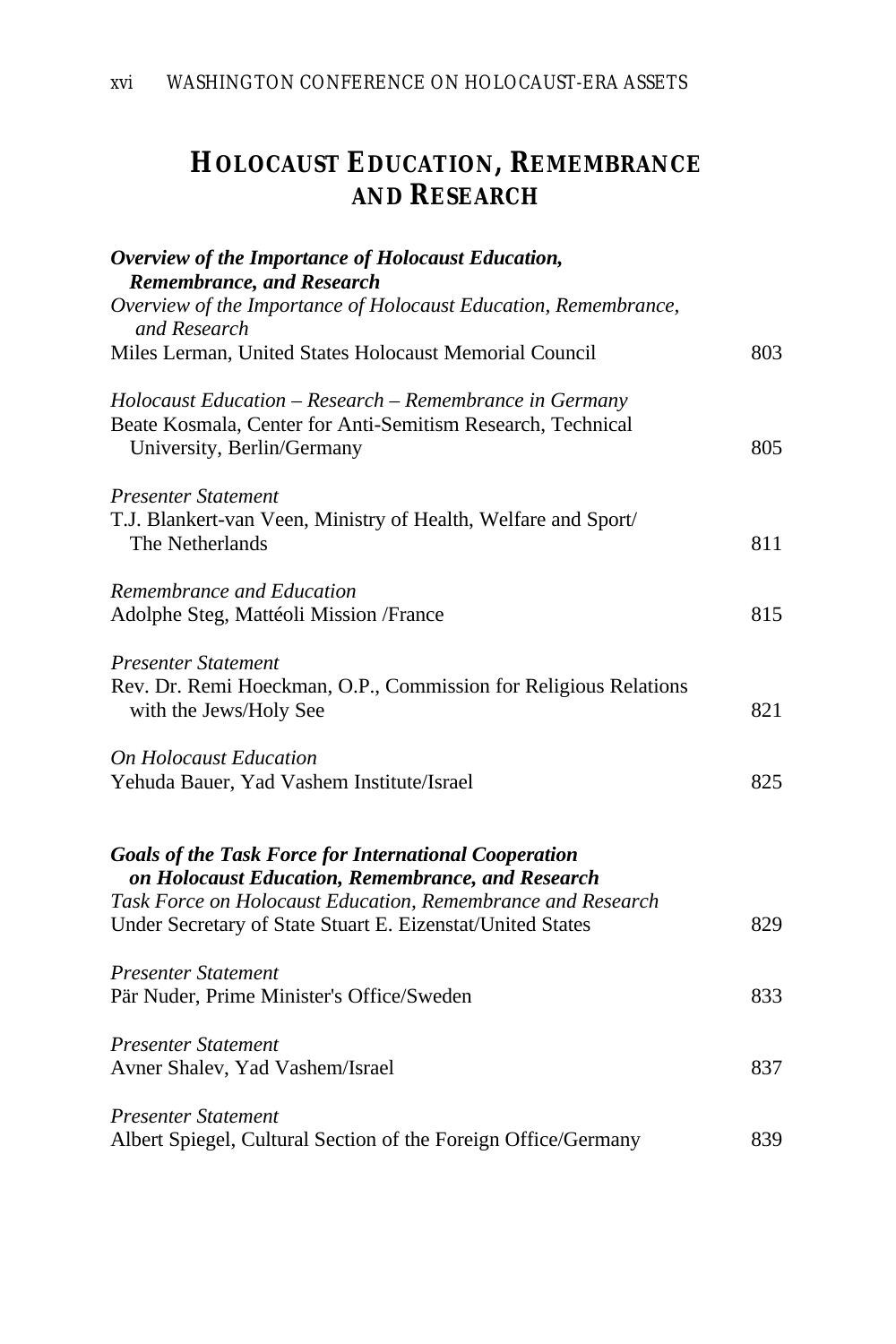<span id="page-16-0"></span>

| <b>Best Practices and Future Projects in Holocaust</b><br><b>Education, Remembrance and Research</b>                                                  |     |
|-------------------------------------------------------------------------------------------------------------------------------------------------------|-----|
| Remembrance                                                                                                                                           |     |
| Learning from History: The Nazi Era and the Holocaust in<br><b>German Education</b>                                                                   |     |
| Regina Wyrwoll, Goethe-Institut/Germany                                                                                                               | 845 |
| ADL's Holocaust Programming: Education, Reconciliation,<br>Atonement                                                                                  |     |
| Kenneth Jacobson, Anti-Defamation League/United States                                                                                                | 849 |
| <b>Curricular Education</b>                                                                                                                           |     |
| Life and Resistance During the Holocaust<br>Vladka Meed, American Gathering of Jewish Holocaust Survivors                                             | 855 |
| <b>Holocaust Education in Germany</b><br>Robert Sigel, Josef Effner High School, Dachau/Germany                                                       | 859 |
| <b>Presenter Statement</b><br>Margot Stern Strom, Facing History and Ourselves National<br><b>Foundation/United States</b>                            | 863 |
| Holocaust Education in the 21st Century: Breaking the Silence<br>in 1945, Avoiding Premature Closure in 1999                                          |     |
| Marcia Sachs Littell, Richard Stockton College of New Jersey/<br><b>United States</b>                                                                 | 869 |
| Knowledge and Remembrance of the Holocaust in Different<br>Countries: Data from American Jewish Committee-Sponsored<br>Surveys                        |     |
| David Singer, American Jewish Committee/United States                                                                                                 | 877 |
| Report of the Task Force for International Cooperation on<br><b>Holocaust Education Remembrance, and Research</b><br>Report to the Conference Plenary |     |
| Under Secretary of State Stuart E. Eizenstat/United States                                                                                            | 903 |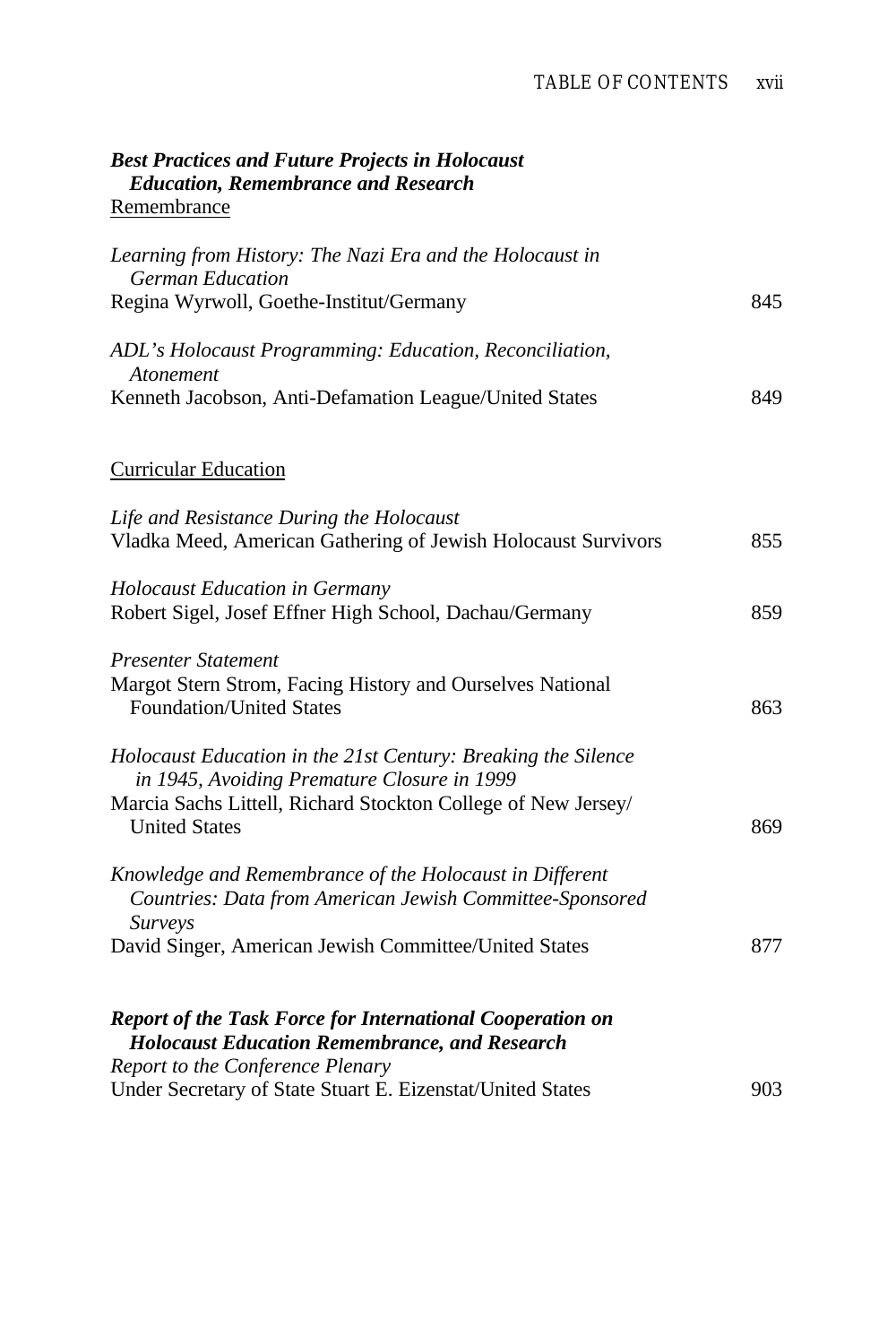# **APPENDICES**

| <b>Conference Preparations</b>                                                                                       | 909 |
|----------------------------------------------------------------------------------------------------------------------|-----|
| <b>Appendix A:</b>                                                                                                   |     |
| Summary of the Organizing Seminar for the Washington Conference<br>on Holocaust-Era Assets, June 30, 1998            | 911 |
| <b>Appendix B:</b>                                                                                                   |     |
| Summary of the Roundtable Discussion on Nazi-Looted Art,<br>June 9, 1998                                             | 915 |
| <b>Appendix C:</b>                                                                                                   |     |
| Summary of the Seminar on Holocaust-Era Insurance Claims,<br>September 4, 1998                                       | 921 |
| Appendix D:                                                                                                          |     |
| Summary of the Roundtable Discussion on Nazi-Confiscated<br>Libraries and Archives, September 1, 1998                | 925 |
| <b>Conference Documents</b>                                                                                          | 929 |
| <b>Appendix E:</b>                                                                                                   |     |
| Conference Schedule                                                                                                  | 931 |
| <b>Appendix F:</b>                                                                                                   |     |
| Conference List of Participants                                                                                      | 949 |
| Appendix G:                                                                                                          |     |
| Washington Conference Principles on Nazi-Confiscated Art                                                             | 971 |
| <b>Appendix H:</b>                                                                                                   |     |
| Report of the Task Force for International Cooperation on Holocaust<br><b>Education Remembrance, and Research</b>    | 973 |
| Declarations from the Task Force for International Cooperation on<br>Holocaust Education, Remembrance, and Research: |     |
| Promoting Holocaust Education, Remembrance and Research                                                              | 986 |
| <b>Archival Openness and Access</b>                                                                                  | 987 |